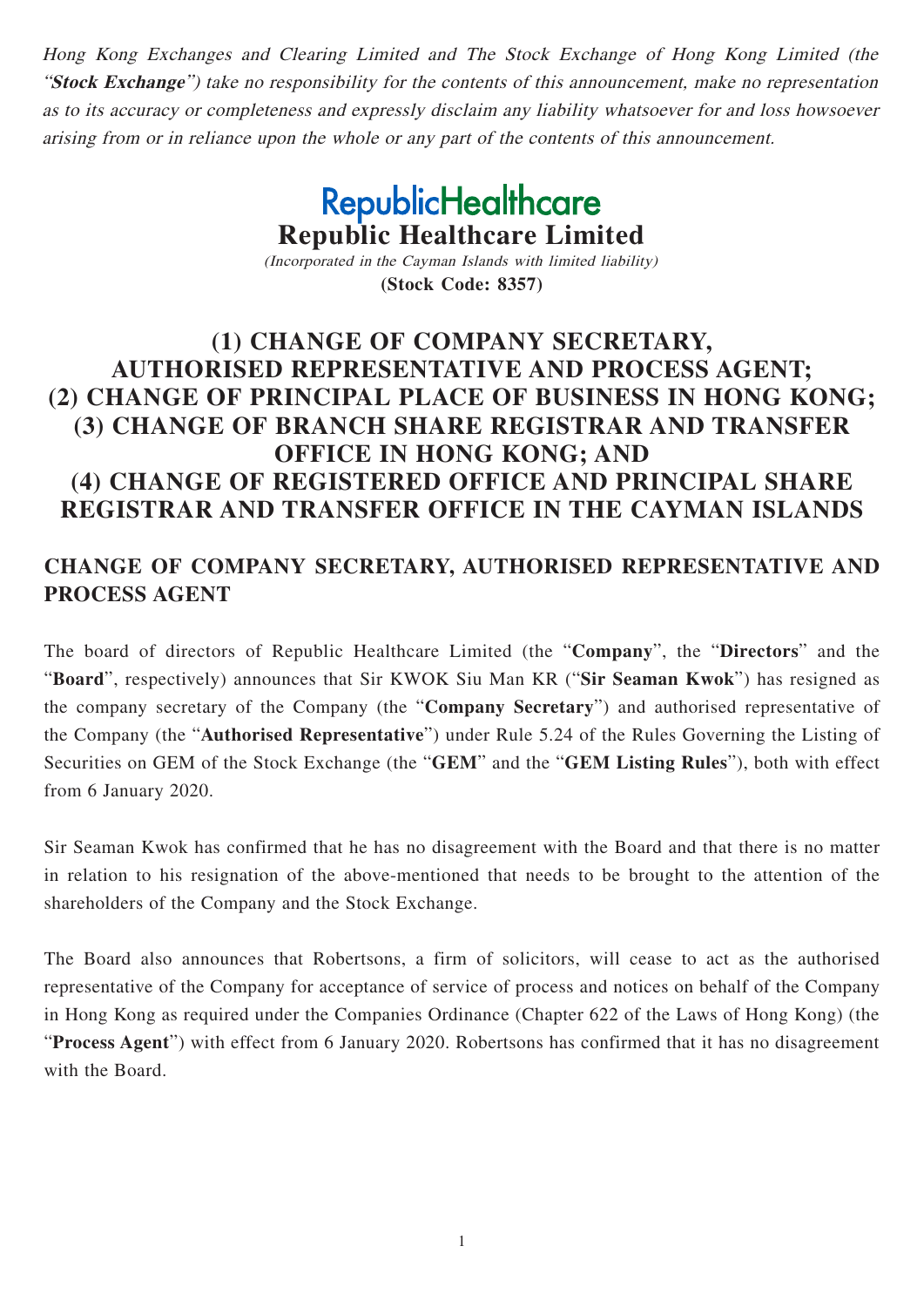The Board is pleased to announce that Ms. TONG Suet Fong ("**Ms. Tong**") has been appointed as (i) the Company Secretary, (ii) the Authorised Representative; and (iii) the Process Agent, all with effect from 6 January 2020.

Ms. Tong, is the vice president of the company secretarial services department of Computershare Hong Kong Development Limited. She is currently a joint company secretary of Jilin Province Chuncheng Heating Company Limited (Stock code: 1853). She has over 12 years of experience in company secretarial services. Ms. Tong holds a master's degree in Corporate Governance awarded by The Hong Kong Polytechnic University. She is an associate member of both The Hong Kong Institute of Chartered Secretaries and The Chartered Governance Institute (formerly known as The Institute of Chartered Secretaries and Administrators).

The Board would like to extend its sincere gratitude and appreciation to Sir Seaman Kwok and Robertsons for their valuable contributions to the Company during their tenure in the positions as the Company Secretary and the Authorised Representative and the Process Agent, respectively. The Board also takes this opportunity to express its warmest welcome to Ms. Tong on her new appointments.

#### **CHANGE OF PRINCIPAL PLACE OF BUSINESS IN HONG KONG**

The Board further announces that the Company's principal place of business in Hong Kong will be changed to 46th Floor, Hopewell Centre, 183 Queen's Road East, Wan Chai, Hong Kong with effect from 6 January 2020.

# **CHANGE OF BRANCH SHARE REGISTRAR AND TRANSFER OFFICE IN HONG KONG**

The Board further announces that, with effect from 6 January 2020, the Hong Kong branch share registrar and transfer office of the Company will be changed to:

Computershare Hong Kong Investor Services Limited Shops 1712-1716 17th Floor, Hopewell Centre 183 Queen's Road East Wan Chai Hong Kong

Telephone: (852) 2862 8555 Fax: (852) 2865 0990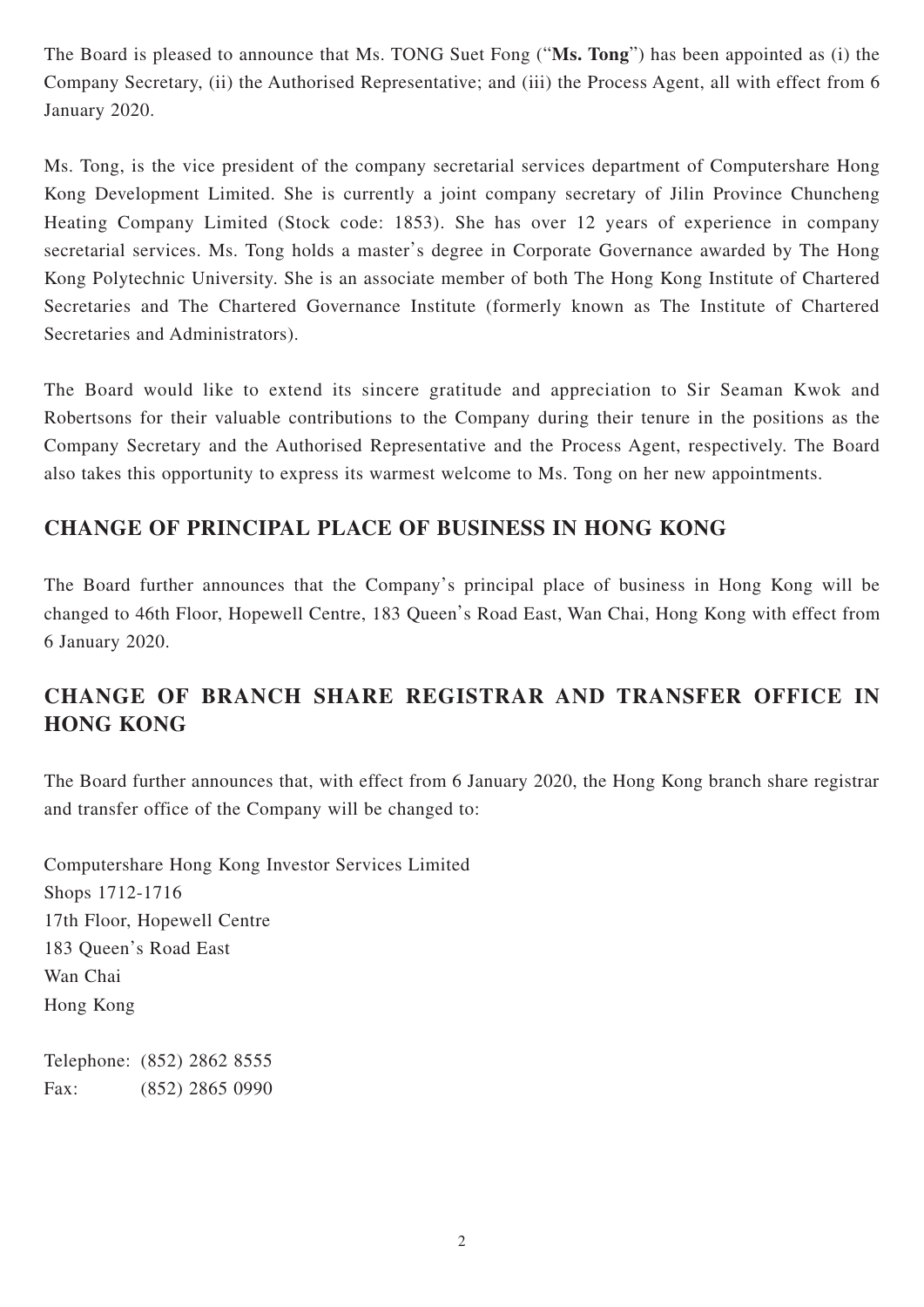Applications for registration and transfer of shares of the Company should be lodged with Computershare Hong Kong Investor Services Limited with effect from 6 January 2020. Share certificates uncollected on Friday, 3 January 2020 shall be collected from Computershare Hong Kong Investor Services Limited from Monday, 6 January 2020.

# **CHANGE OF REGISTERED OFFICE AND PRINCIPAL SHARE REGISTRAR AND TRANSFER OFFICE IN THE CAYMAN ISLANDS**

The Board further announces that, with effect from 6 January 2020, the registered office and principal share registrar and transfer office of the Company in the Cayman Islands will be changed from Conyers Trust Company (Cayman) Limited, Cricket Square, Hutchins Drive, P.O. Box 2681, Grand Cayman, KY1-1111, Cayman Islands to the following:

| Registered office:            | 5th Floor, Genesis Building, Genesis Close |
|-------------------------------|--------------------------------------------|
|                               | George Town                                |
|                               | P.O. Box 446                               |
|                               | Grand Cayman, KY1-1106                     |
|                               | Cayman Islands                             |
|                               |                                            |
| Principal share registrar and | McGrath Tonner Corporate Services Limited  |
| transfer office:              | 5th Floor, Genesis Building, Genesis Close |
|                               | George Town                                |
|                               | P.O. Box 446                               |
|                               | Grand Cayman, KY1-1106                     |
|                               | Cayman Islands                             |
|                               |                                            |

By Order of the Board **Republic Healthcare Limited TAN Cher Sen Alan** Chairman and Executive Director

Singapore, 3 January 2020